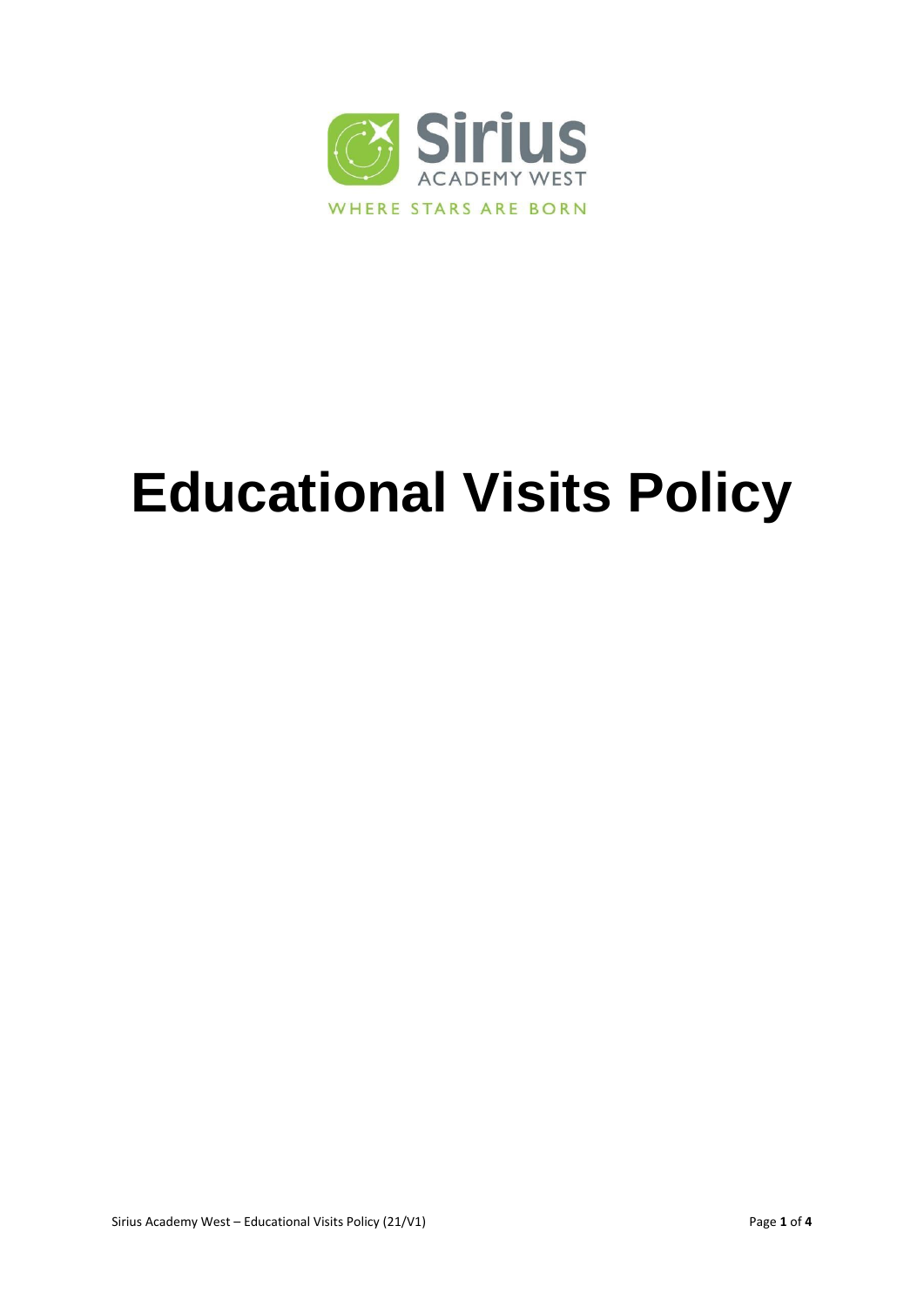## **Educational Visits Policy**

### **Statement of Policy**

Safely managed educational visits with a clear purpose are an important part of a broad and balanced curriculum and a vibrant part of Sirius Academy. They are an opportunity to extend students' learning and enrich their appreciation and understanding of themselves, others and their environment. They can be the catalyst for improved academic performance, a lifetime interest or in some cases future career path development. They are to be encouraged.

#### **Purpose**

- To ensure that every student has the opportunity to benefit from educational visits and that all reasonable steps will be taken to ensure that no student is placed at a substantial disadvantage without justification.
- To ensure all visits are safe, purposeful and appropriate to meet the needs of students taking part
- To enable the Academy to identify appropriate functions, responsibilities, training, support and monitoring for all stakeholders involved in educational visits
- To comply with; Guidance for Off-Site Visits and Related Activities with OEAP National Guidance and EVOLVE (2014), as published on **EVOLVE (Resources tab – LA Guidance)**, and subsequent revisions and keep up to date with further advice
- To meet DfES guidelines (1998) entitled *Health & Safety of Pupils on Educational Visits (HASPEV)* and DfES 4-part supplement to the guidance, published 2002, and any subsequent revisions
- To ensure where appropriate, further advice is sought either from the Local Authority Educational Visits Advisor or other technically competent personnel

#### **Procedural Requirements / Approval**

- All visits should have a clear educational purpose and be linked to the Academy's aims and development
- All trips/visits are planned and approved well in advance, in accordance with visit planning procedures. (See also Educational Visits checklist on the LA guidance page, under the resources tab of EVOLVE)
- All staff that are involved with the visits process, should have access to the EVOLVE website
- The Board of Directors will be informed of any International visits.
- The Executive Principal will approve the visit initially before any contact with parents, bookings or authorisation on EVOLVE. (See Trip Proposal Approval Form under the resources tab – Establishment docs)
- The Head of School will be responsible for authorising all visits in accordance with the LA notification and approval procedure and that all visits are approved prior to departure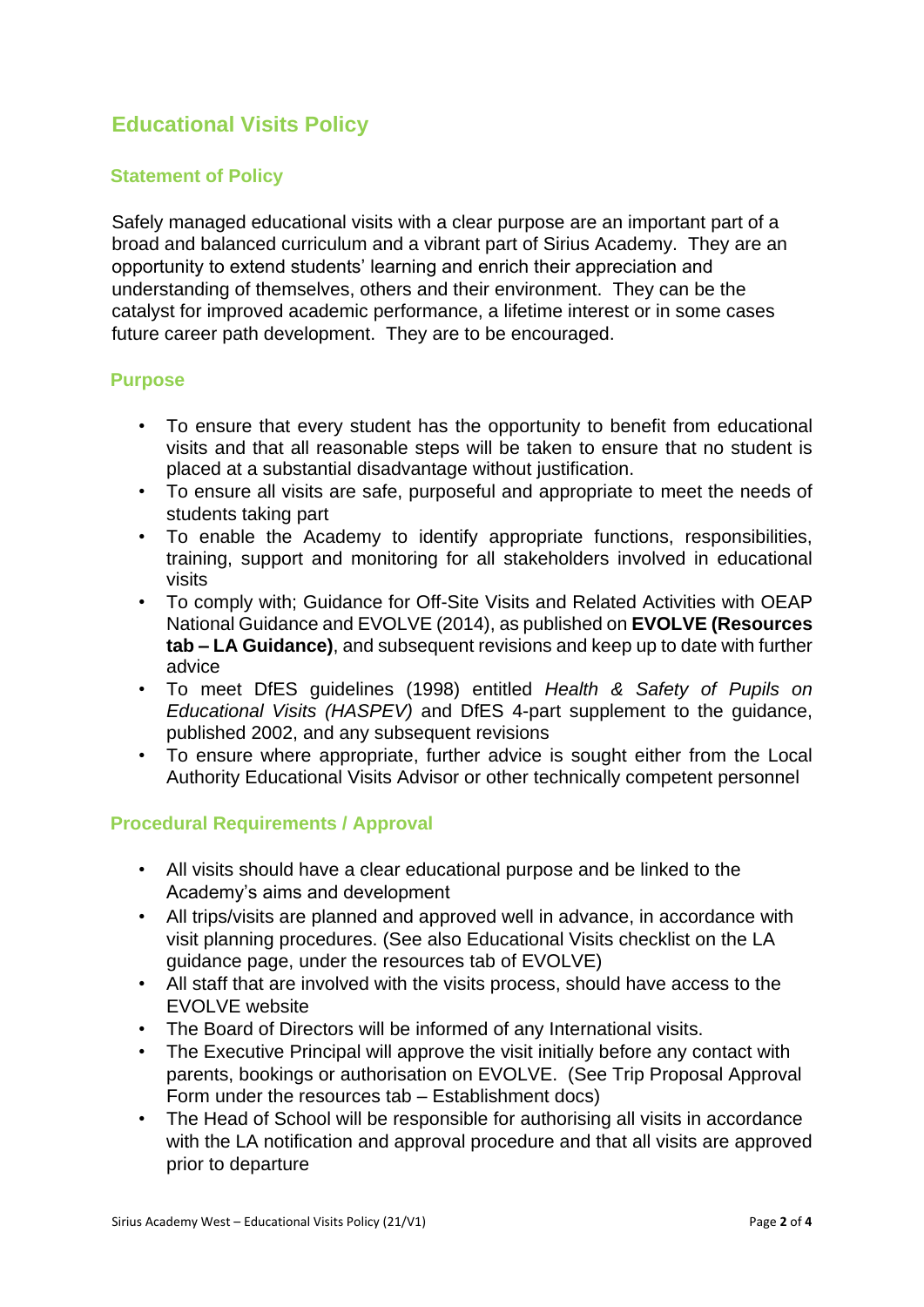- A named Educational Visits Coordinator (EVC) will be appointed
- The EVC will manage the EVOLVE account and provide access and training for all staff on the system
- The EVC will identify and record appropriate qualifications, training and induction for all visit leaders
- The EVC will approve leaders; visit planning, risk assessment, management and evaluation of all visits
- There will be a named Visit Leader for all visits
- The Visit Leader will plan the visit in accordance with the Educational Visits checklist (Educational Visits checklist – Resources tab – LA guidance)
- The Visit Leader will ensure that sufficient appropriately competent and vetted staff accompanies the visit in accordance with the risk assessment and guidance. The leader will brief all accompanying adults before and during the visit
- The Visit Leader will ensure risk assessment and risk management are undertaken before and during the visit and recorded where appropriate
- The Visit Leader will apply the principles of Best Value when selecting providers, ensure appropriate checks are made and insurance and financial procedures are followed
- Visit Leaders will ensure a named person, emergency procedures, contingency arrangements and systems for recording and sharing information on accidents and near misses are in place before briefing students and parents
- Visit Leaders will provide an emergency contact / mobile phone number for each visit. Mobile phones are available to use if necessary
- Visit Leaders will, when possible, undertake initial exploratory visits or make enquiries in line with LA guidance, when using new venues and providers
- Visit Leaders will ensure medical and parent/carer contact details are accessible prior to departure
- The Visit Leader will ensure that the visit has been approved before departure in line with the LA notification and approval system procedure on EVOLVE. For sports fixtures within the Hull area, EVOLVE does not need to be completed but the previous steps still need to be followed

#### **Parents**

- Parents will be given sufficient written information and other relevant information about all visits, to make informed decisions and give written consent, medical and contact details
- For visits during school hours in the Hull area, parental consent does not need to be given if an annual medical/consent form is signed by parents at the beginning of each academic year. Notification should still be sent to parents for information purposes
- Where appropriate a meeting for parents will be arranged
- Expectations of behaviour and codes of conduct will be explained to parents. For high risk, residential and foreign visits parents and students will sign a code of conduct, this will include the need to meet the cost and make arrangements for collecting children in certain circumstances